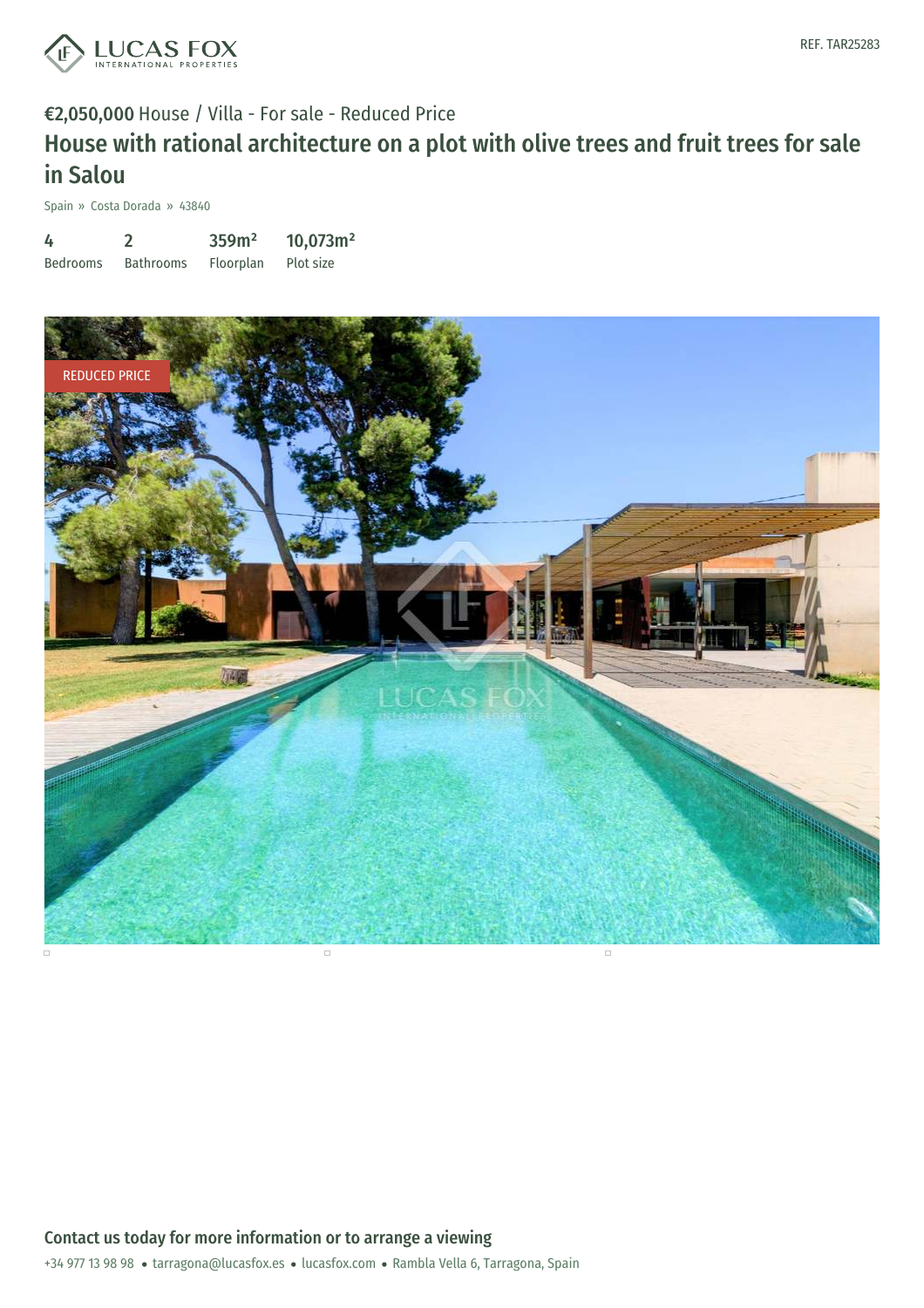

## €2,050,000 House / Villa - For sale - Reduced Price House with rational architecture on a plot with olive trees and fruit trees for sale in Salou

Spain » Costa Dorada » 43840

4 Bedrooms 2 Bathrooms 359m² Floorplan 10,073m² Plot size

### **OVERVIEW**

### Rational style house, for sale in a growing area of Salou, Tarragona.

Rational style house distributed on one floor and located in the centre of a 10,000 sqm estate.

The house has a hall that joins the four main spaces of the home: the access to the house, the day area, the night area and an atrium open to the farm, with a living room, a porch, pool and garden.

In the day area, we find a grandiose living room which is totally glazed, open and has different areas; a dining room overlooking a perimeter canal; a kitchen diner and a laundry room with direct access to the outside.

The south wing of the house houses the night area. It has four bedrooms linked by a corridor: three are double bedrooms with access to the atrium, plus the master bedroom with a work or living area. The interior design of all bedrooms includes fully fitted wardrobes. This area is completed with two bathrooms.

In the basement, we find a landing with a storage area, a large multipurpose room with a patio that provides natural light, a storage room and a machinery room.

In the atrium, there is a swimming pool open to the outside, a small house with a bathroom and a storage area and barbecue.

The estate has various buildings for the farm keepers, warehouses for tools, stables for horses, a pine forest and a [multitud](mailto:tarragona@lucasfox.es)e of [olive](https://www.lucasfox.com) trees, fruit trees and a well.

### UNITS IN THIS DEVELOPMENT

#### [lucasfox.com/go/tar25283](https://www.lucasfox.com/go/tar25283)

 $\Box$ 

Garden, Swimming pool, Terrace, High ceilings, Natural light, Vineyards, Alarm, Barbecue, Built-in wardrobes, Chill out area, Double glazing, Equipped Kitchen, Exterior, Fireplace, Heating, Near international schools, Security, Storage room, Tourist License, Utility room, Views, Wheelchair access

| Type | <b>Status</b> | <b>Floor</b> | <b>Distribution</b> | <b>Size</b>         | Rental yield |
|------|---------------|--------------|---------------------|---------------------|--------------|
|      |               | Floor        | Bedrooms Bathrooms  | $m2$ , Terrace $m2$ | 0.00%        |